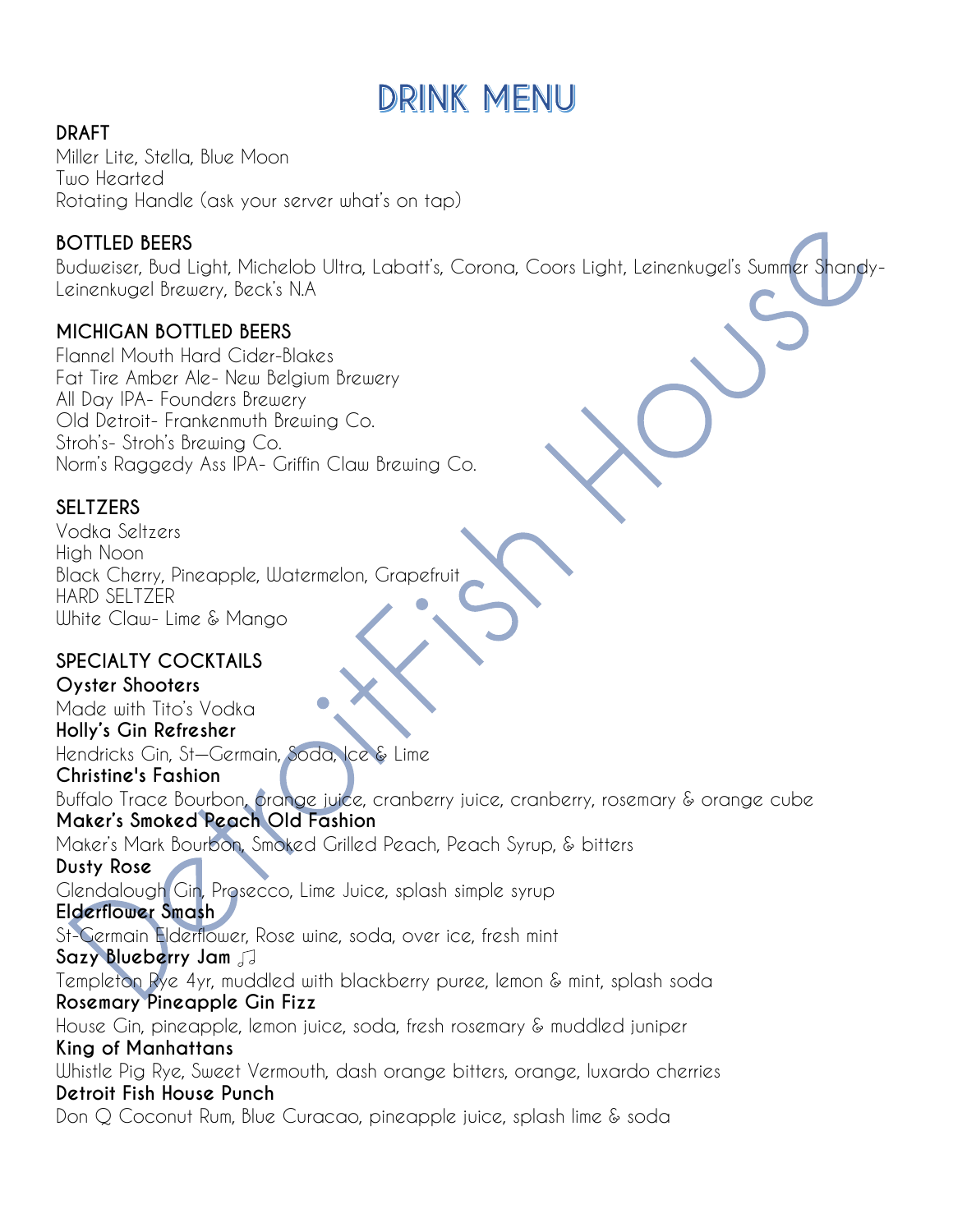#### **MARTINI, MULES N' MARGARITA'S MARTINI'S**

**Summertime Blue-Tini** Tito's Vodka, Prosecco, Blue Curaçao, lemonade **Crown Rose-Tini** Crown Apple Whiskey, lemon juice, and grenadine **Strawberry, Basil-Tini** Wheatly Vodka, Muddled Strawberries, Fresh Basil, Simple Syrup & Splash of Soda **JZ's Cookie Monster-Tini** Stoli Vanil Vodka, Kahlua, Baileys, chocolate syrup, Oreo crumbs **Salted Caramel-Tini** Stoli Vanil Vodka, Bailys Irish Cream, caramel **MARGARITA'S**

**Holly's Paradise-Margarita** 1800 Tequila, Triple Sec, Pineapple, Sour & splash of sprite **Diablo Margarita-Margarita** Jose Cuervo Tequila, Stoli Cucumber Vodka, Thai Chili Syrup, margarita mix **Jalapeno Cranberry Margarita** 1800 Tequila, lime juice, agave nectar, cranberry juice, fresh jalapenos & cranberries

### **MULES**

**Kentucky Mule** Makers Mark, Stoli Vanil Vodka, ginger beer, pineapple juice, lime wedge **Orange Moscow Mule** Stoli Orange Vodka, orange juice, ginger beer, orange wheel **Cranberry Mule** Stoli Vodka, ginger beer, cranberry juice. lime juice, lime wedge

**AFTER DINNER DRINKS Big Bern's Ice Coffee** Stoli Vanil Vodka, Baileys, Splash Van Goh Dbl Espresso, Coffee, pinch cinnamon over ice **Mama Bear Coffee** Baileys Irish Cream, Kahlua, Stoli Vanil Vodka, coffee, whip cream **Bran-Gogh Coffee** Christian Brothers Brandy, Van Gogh Double Espresso Liquor, Coffee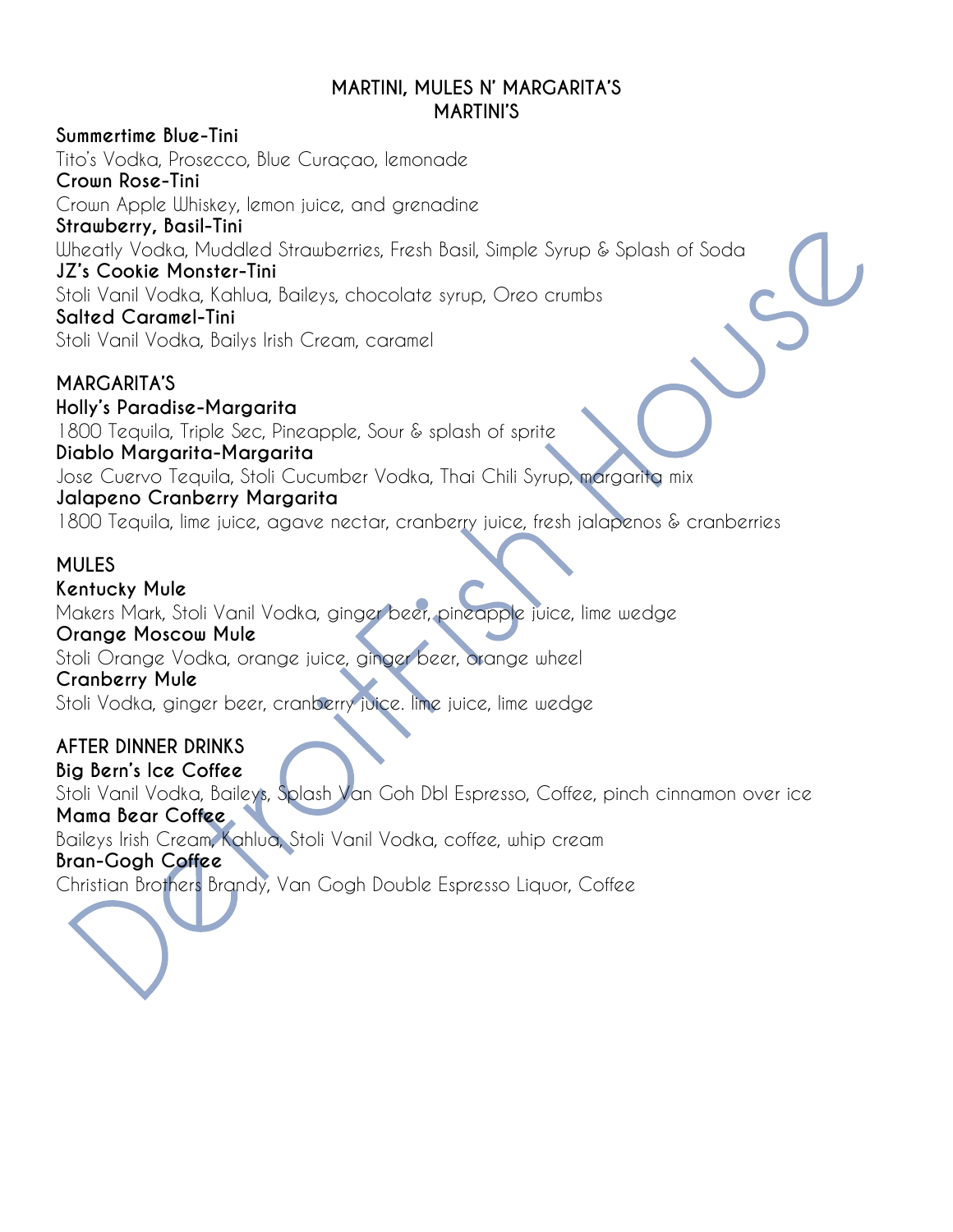## **BOURBON LIST**

1792 Small Batch 10 Amador SB16 Amador 10 YR Dbl Barrel 28 Angels Envy 19 Angels Envy Rye16 Bardstown Discovery 25 Bardstown Fusion 20 Basil Hayden's 19 Basil Hayden's Rye 17 Bib & Tucker 17 Bird Dog Blended 10 Blanton's 20 Buffalo Trace 12 Bulleit 14 Bulleit Rye 9 Colonel E.H. Taylor Small Batch 20 Detroit "Butchers Cut" Bourbon 17 Devils River 8.5 Devils River Rye 10 Devils River Coffee 10 Elijah Craig Small Batch 10 Eagle Rare 10 year 18 Four Roses Single Barrel 15 Jefferson Reserve VSB 20 Jefferson Reserve Twin Oak 25 Jefferson Ocean 25 Jim Beam 8 Jim Beam Dbl. Oak 10 Journeyman 21 Journeyman "Pit Spitter" 14

Journeyman "Buggy Whip Wheat" 15 Joseph Magnus 25 Knob Creek 15 Larceny 12 Maker's Mark 14 Maker's 46 15 Maker's Mark Cask 20 Michter's SB 15 Old Forester 86 9.50 Redemption 10 Redemption Rye 10 Redemption Cask 15 Sazerac Rye 15 Templeton Rye 4YR 12 Templeton Rye 6 YR 13 Templeton Rum Cask 15 The Wiseman Bourbon 15 Wellers Special Reserve 17 Whistlepig SB Rye 16 Whistlepig Farmstock Rye 25 Whistlepig "Piggy Back" Rye 6 YR 18 Wiseman Bourbon15 WoodFord Reserve 13 WoodFord Reserve Double Oak 25 WoodFord Reserve Rye 13 WoodFord Reserve Malt 13